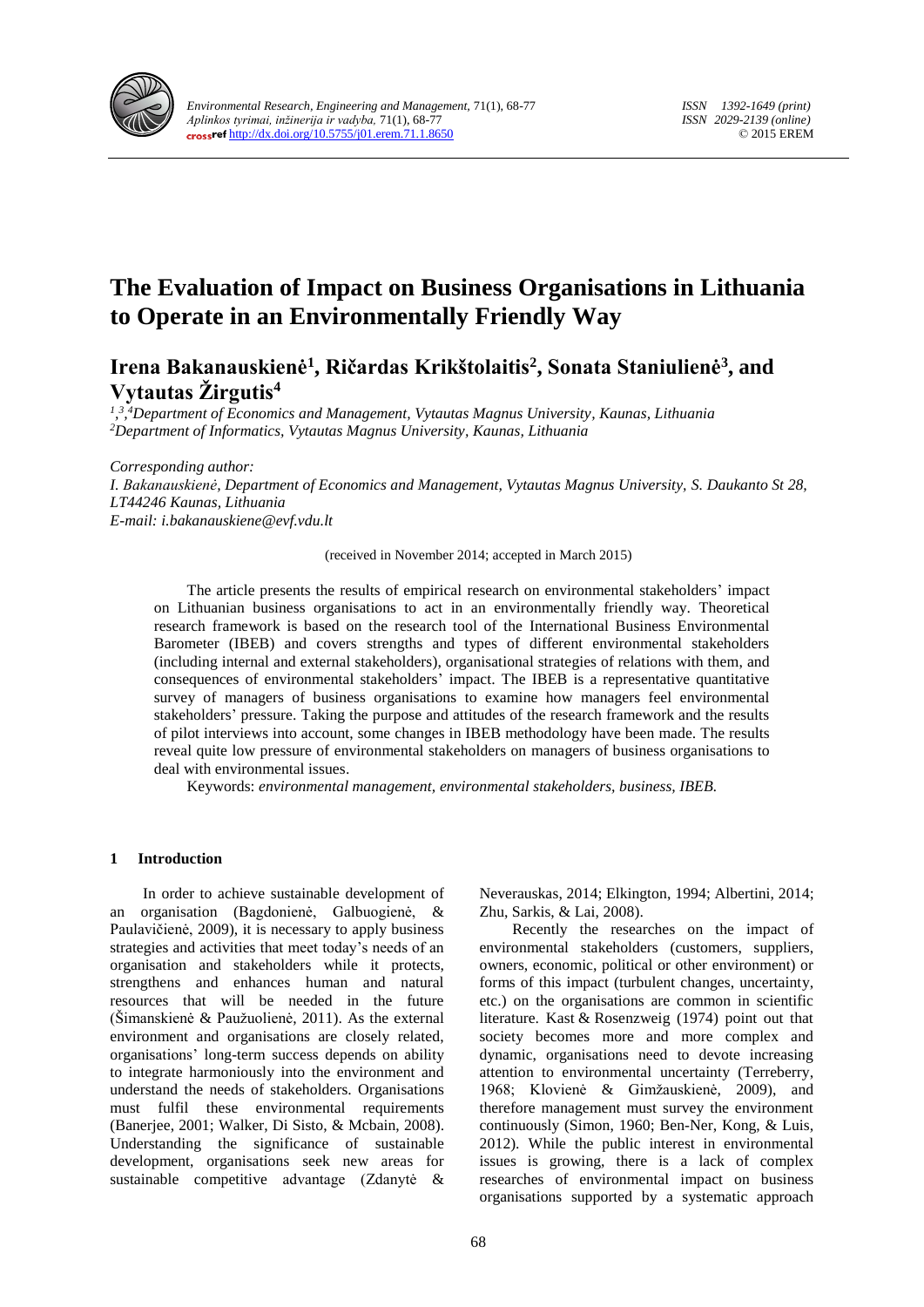that would enable a comprehensive assessment of the pressure of environmental stakeholders' groups, also the action taken in order to act in an environmentfriendly way.

Therefore, the object of the research is the impact on Lithuanian business organisations to act in an environmentally friendly way.

The aim of the research is to assess the impact of environmental stakeholders' groups on Lithuanian business organisations to act in an environmentally friendly way.

#### **2 Methods**

Lannelongue, Gonzalez-Benito, and Gonzalez-Benito (2014) developed certain linearity or order in the environmental management, which an organisation could implement: monitoring, action, and results. Other scholars agree on analysing different parts of environmental management separately (Goldstein, Hilliard, & Parker, 2011; Yin & Schmeidler, 2009). It is hypothesised that environmental issues through the medium of environmental stakeholders lead to corporate environmental actions that have certain results in ecologic and economic terms as well (Baumast, 2000).

Most of the scholars also agree that practices of environmental management are independent variables that explain variance in organisation's outcomes (Molin-Azorin, Claver-Cortes, Lopez-Gamero, & Tari, 2009; Cristmann, 2000) and that environmental issues are of strategic importance for organisations (Hart, 1995; Vachon & Klassen, 2007). Baumast (2000) subdivides external

environmental stakeholders into three groups: market (consumers, competitors, insurance companies, banks, distributors, and consumer organisations),

public (local communities, press/media, environmental organisations, scientific institutions, and labour unions), and political (national and international regulators) stakeholders. Organisation's internal environment consists of owners, managers, and employees (Samson & Daft, 2011; Harisson, 1987) – they constantly influence each other through environmentally friendly business practices, shared resources, goals, etc.

Some basic company strategies for dealing with environmental pressure could be identified: the first is more passive and could be regarded as adaptation, i.e. communicating and searching for information about pressure groups (Samson & Daft, 2011; Dollinger, 1984; Jemison, 1984; Day & Schoemaker, 2005); others mostly fall into cooperation such as proactive inter-organisational partnerships and collaboration (Wagner & Boutellier, 2002; Yarahmadi & Higgins, 2012) with unions, associations, alliances, and networks (Samson & Daft, 2011), or attempts to manage environmental stakeholders (planning of environmental activities and prediction of environmental impact (Lenz & Engledow, 1986; Javid, 1984), public relations, and political activities in order to facilitate the legal environment (Samson & Daft, 2011; Ates, Bloemhofb, van Raaija, & Wynstra, 2010)). Čepinskis, Pivoras, and [Žirgutis](http://www.lvb.lt/primo_library/libweb/action/search.do;jsessionid=78F63D5CDE9AFAF32955B6D672B317B7?vl(freeText0)=+%c5%bdirgutis%2c+Vytautas&vl(65583562UI0)=creator&vl(113832101UI1)=all_items&vl(1UIStartWith0)=exact&fn=search&tab=default_tab&mode=Basic&vid=KTU&scp.scps=scope%3a(KTU01)%2cscope%3a(KPI01)%2cscope%3a(KTU02)%2cscope%3a(LIDA)%2cscope%3a(OCL02)%2cscope%3a(OCL01)%2cscope%3a(ETDKTU)) (2001) systemised the consequences of organisational environmental management actions: changes in competitiveness, corporate and product image, cost savings, productivity increase, long-term and short-term profits, market share, new markets opportunities, owners' and top management's satisfaction, supervisory institutions' trust.

According to the attitudes considered above, the framework for research has been developed (Fig. 1).



*Figure 1. Framework for the research.*

A widely used method for evaluation of environmental management – the International Business Environmental Barometer (hereinafter referred to as the IBEB) – was used while the results by this survey were considered sufficiently reliable (Belz & Strannegard, 1997) and allowed drawing conclusions about the overall situation in the country for business organisations to operate in an environmentally-friendly way. The IBEB allows researchers to adapt their research methodology in each country to national characteristics: to include questions to the questionnaire which they consider to be important, to adjust the content of the questions, and to select a sample of respondents. Thus, the following changes in the IBEB methodology have been made:

- 1. The list of influence groups was adjusted, keeping the same groups as in the IBEB. The following groups of stakeholders have been identified:
	- internal environmental stakeholders: management of the company, workers, trade unions, owners and investors;
	- external environmental stakeholders: market stakeholders that include: customers, consumer organisations, competitors, insurance companies, banks, credit unions, distributors, suppliers, sub-contractors; public stakeholders: the local community, the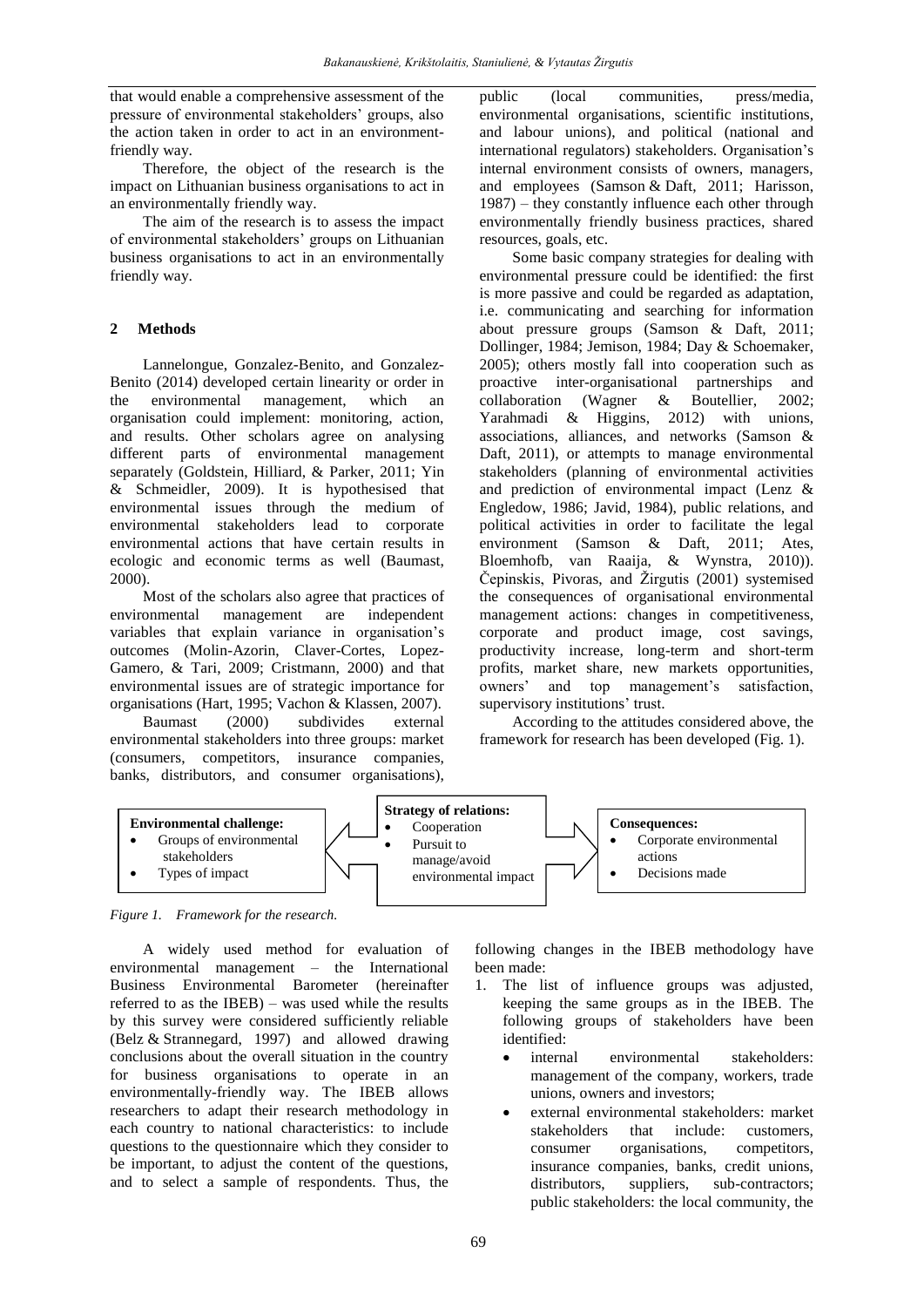media, non-governmental organisations, associations; political stakeholders: local municipality, supervisory authorities (environmental, economic activities, human rights, culture, etc.).

- 2. Some additional questions revealing the impact of Lithuanian environmental stakeholders' pressure on business organisations were included:
	- The following areas of influence were identified: competitiveness, long- and shortterm profit, cost savings, development opportunities, productivity growth, market share, sales volumes, supervisory institutions' trust, company image, product/service image, owners' satisfaction, management satisfaction.
	- The following actions to shift an organisation towards an environmentally friendly way, which the companies had to take over the last 2 years as consequences of environmental stakeholders' impact were identified: budget changes, technological changes/changes in service providing, changes in business plan, decisions made under the impact of stakeholders, actions ensuring satisfaction of company results by owners and stakeholders as well, monitoring of company activities not to be harmful for stakeholders, changes in a long-term strategy, the development of a strategy for a shorter term, solving of problems that pose risk to business continuity, additional allocation of resources for PR, cancelling of relations with some of the suppliers, rejection of some customers, employee training, implementation of special projects.
- 3. There were included some additional questions regarding types of environmental stakeholders' impact covering economic, moral and legal means of impact as well as publicity in the media.
- 4. There were included some additional questions that allowed deciding on companies' strategies used to deal with environmental stakeholders impact. All possible strategies were divided into two main groups:
	- cooperation with stakeholders trying: to seek mutual benefits and cooperation opportunities, to reconcile divergent interests, to achieve dialogue and partnership, to maintain good relationship;
	- attempts to control stakeholders trying: to prevent or avoid impact, to protect itself from impact, to change the rules of communication with stakeholders into desired direction, to exploit stakeholders trying to achieve company goals.

The questionnaire also included questions about the field of company activities and the number of employees. Thus, the questionnaire was constituted of 95 questions. The IBEB measurement scale used is as follows:

- valuating strength of environmental stakeholders impact:  $5 -$  very strong,  $4 -$  strong,  $3 -$  average,  $2 -$  weak,  $1 -$  very weak,  $0 -$  no impact;
- valuating the frequency of use of impact means:  $3$  – used,  $2$  – rarely used,  $1$  – used very rarely,  $0$  – not used;
- determining actions companies had to take as consequences of environmental stakeholders' impact: have not taken, have partly taken, have taken.

#### **Research process and sample**

According to the data of the Lithuanian Department of Statistics in 2014, 34,794 companies (population) that employ more than 4 employees are registered in Lithuania. As the population is smaller than 50,000, the study sample size was calculated based on the equation:

$$
n = \frac{p \cdot (1-p)}{\left(\frac{\varepsilon}{z}\right)^2 + \frac{p \cdot (1-p)}{N}}
$$
\n(1)

where *N* is general population; *z* value is 1.96 and corresponds to 95% of the standardised normal distribution reliability level; *p* is the expected terminal event probability that the property will occur exploratory plurality (taken in the most unfavourable probability that the symptom is characterised by half, i.e. 50% of the set and optional  $p = 0.5$ ; and  $\varepsilon$  is preferred accuracy (in this case  $\varepsilon = 0.05$ ).

A random sample has been selected for the research. The survey was conducted from 19 March to 28 April 2014, the field research method "face to face interview" with the decision maker/responsible employee of a business organisation was used. The interview was carried out and the data collected by a market research company that conducts interviews according to ICC/ESOMAR code. After the processing of the survey data and the rejection of unreliable data, the data collection of 387 reliable interviews was made. Sample distribution by the field of activity and the number of employees are presented in Table 1.

*Table 1. Sample distribution according to company activity field and size.*

|                            |                 | Number of companies* |  |  |  |  |  |  |  |  |
|----------------------------|-----------------|----------------------|--|--|--|--|--|--|--|--|
|                            | <b>Ouantity</b> | $%$ (of valid)       |  |  |  |  |  |  |  |  |
| Company activity field     |                 |                      |  |  |  |  |  |  |  |  |
| Trade                      | 205             | 53.0                 |  |  |  |  |  |  |  |  |
| <b>Services</b>            | 169             | 43.7                 |  |  |  |  |  |  |  |  |
| Manufacturing              | 80              | 20.7                 |  |  |  |  |  |  |  |  |
| <b>Number of employees</b> |                 |                      |  |  |  |  |  |  |  |  |
| $5-9$                      | 199             | 51.7                 |  |  |  |  |  |  |  |  |
| 10-49                      | 107             | 27.8                 |  |  |  |  |  |  |  |  |
| Over 50                    | 79              | 20.5                 |  |  |  |  |  |  |  |  |

*\*The sample consists of 387 companies, but some of them act in more than one activity field (out of trade, services, manufacturing); respondents were asked to name all relevant activity fields, not the main one, in the questionnaire.*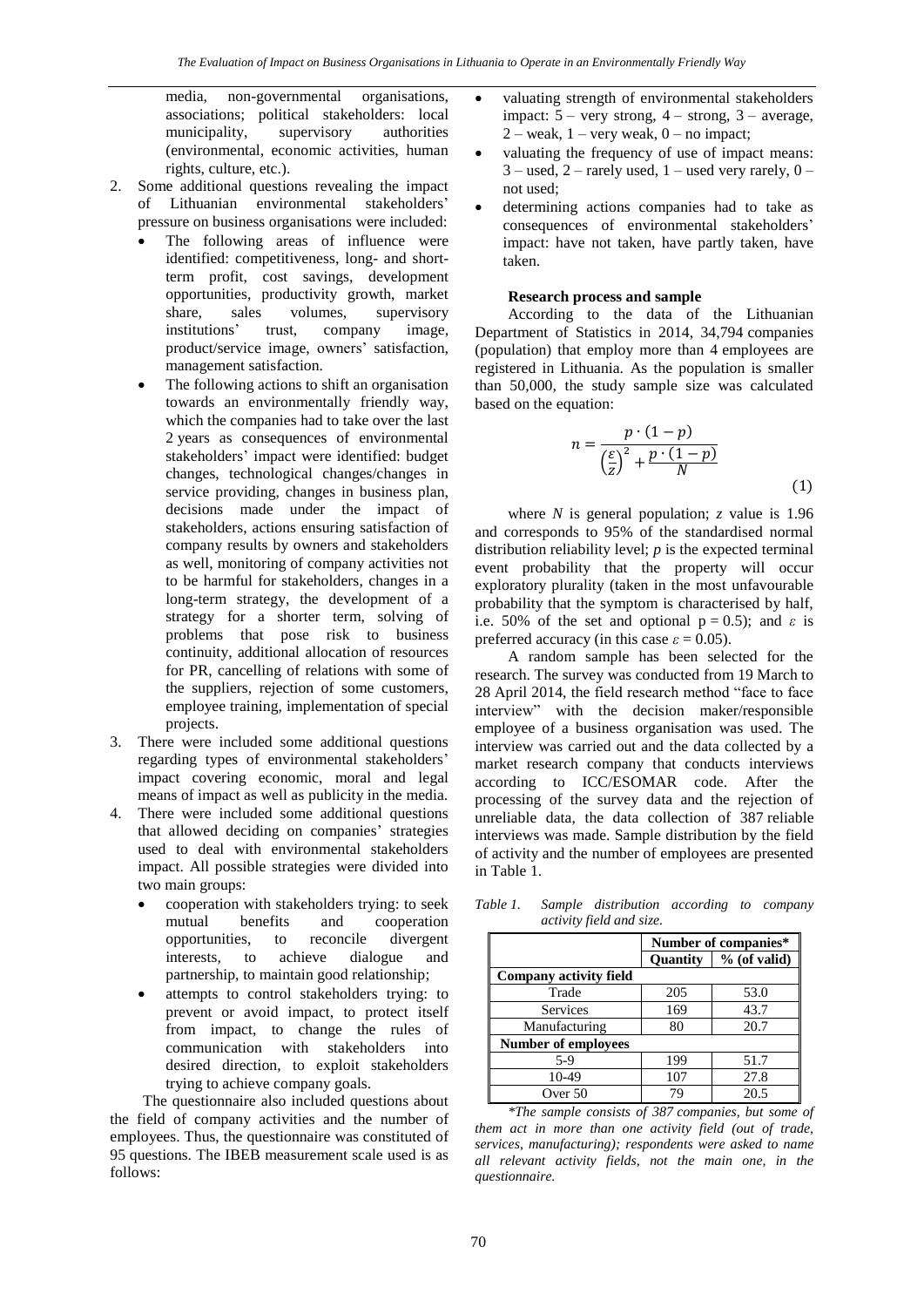According to equation (1), the calculated minimum sample of the survey  $(N = 380$  respondents) guarantees with a 95% probability that erroneous results would not exceed 5%. Therefore, the research data from 387 organisations are reliable enough to make conclusions. In order to test the reliability of the questionnaire with the present study data, a series of Cronbach's alphas were calculated, for each of the questioned groups; Cronbach's alphas were ranging from 0.848 to 0.950.

The statistical analysis of the research data was performed with IBM SPSS Statistics 19 software tool.

#### **3 Results and discussion**

The results of the research (see Table 2) show that Lithuanian organisations experience very low impact to act in an environmentally friendly way – the total average (*M*) of environmental stakeholders' impact is only 0.65 out of 5. Analysing results according to the fields of activity of business organisations, the highest impact is for the manufacturing companies  $(M = 0.90)$  while the trade companies experience the lowest impact  $(M = 0.57)$ .

After calculating averages of different stakeholders' impact, Lithuanian environmental stakeholders were ranked according to performance of impact as shown in Table 2. Table 2 depicts that Lithuanian business organisations perceive the highest impact from national and international regulators  $(M = 1.26)$  and company's management  $(M = 0.81)$ and the lowest impact from banks  $(M = 0.39)$  and scientific institutions  $(M = 0.36)$ . Ranking environmental stakeholders under the field of activity of business organisations, differences of environmental groups' impact can be observed: local municipality institutions have the highest impact on trade companies while owners and investors have the lowest impact on manufacturing companies.

*Table 2. The impact of stakeholders' groups on business organisations to act in environmentally friendly way.*

| <b>Environmental stakeholders</b>     | <b>Total</b> |          |                | <b>Trade companies</b> |     |          | <b>Manufacturing</b> |      |    |         | <b>Service companies</b> |      |     |          |                |                |
|---------------------------------------|--------------|----------|----------------|------------------------|-----|----------|----------------------|------|----|---------|--------------------------|------|-----|----------|----------------|----------------|
|                                       |              |          |                |                        |     |          | companies            |      |    |         |                          |      |     |          |                |                |
|                                       | N            | М        | <b>SD</b>      | Rank                   | N   | M        | <b>SD</b>            | Rank | N  | M       | SD.                      | Rank | N   | М        | SD             | Rank           |
| National and international regulators |              | 385 1.26 | 1.766          |                        |     | 205 1.08 | 1.632                |      | 79 | 1.84    | 1.983                    |      | 168 | 1.11     | 1.683          |                |
| Management                            |              |          | 386 0.81 1.569 |                        |     |          | 205 0.83 1.604       |      | 79 | 1.11    | 1.783                    |      | 169 | 0.7      | 1.426          | 3              |
| Local municipality institutions       |              |          | 382 0.78 1.449 |                        | 204 | 0.6      | 1.189                |      | 79 | 1.04    | 1.605                    |      | 166 | 0.81     | 1.544          | $\overline{c}$ |
| Owners, investors                     |              | 386 0.72 | 1.477          |                        |     | 205 0.76 | 1.53                 |      | 80 |         | 0.86 1.565               |      | 168 | 0.64     | 1.359          | 6              |
| Consumers, consumer organizations     |              | 386 0.71 | 1.338          |                        |     | 205 0.65 | 1.333                |      | 79 |         | 0.96 1.363               |      | 169 | 0.7      | 1.335          | $\overline{4}$ |
| Local community                       |              |          | 384 0.67 1.372 |                        |     | 205 0.61 | 1.296                |      |    |         | 78 0.88 1.579            | 8    | 168 | 0.57     | 1.27           | 10             |
| Press/media                           |              |          | 386 0.66 1.294 |                        |     |          | 205 0.59 1.286       |      |    |         | 79 1.05 1.535            | 31   | 169 | 0.6      | 1.235          | 9              |
| <b>Suppliers</b>                      |              |          | 386 0.63 1.263 | 8                      |     |          | 205 0.56 1.202       |      |    |         | 80 0.85 1.476            | 10   | 168 | 0.61     | 1.209          | 8              |
| Competitors                           |              |          | 385 0.61 1.268 | Q                      |     | 205 0.49 | 1.17                 |      |    | 80 0.92 | 1.465                    |      | 167 | 0.65     | 1.275          | $\mathfrak{h}$ |
| Environmental organizations           | 384          | 0.6      | 1.32           | 10                     |     | 205 0.41 | 1.014                | 13   |    | 80 0.95 | 1.668                    | 61   |     | 166 0.61 | 1.292          | $\overline{7}$ |
| <b>Distributors</b>                   |              |          | 385 0.55 1.176 |                        |     |          | 205 0.47 1.083       | 10   |    | 79 0.77 | 1.432                    | 11   | 168 |          | 0.57 1.177     | 11             |
| <b>Employees</b>                      |              |          | 385 0.52 1.159 | 12                     |     |          | 205 0.47 1.127       |      |    | 80 0.74 | 1.23                     | 12   | 167 | 0.53     | 1.191          | 12             |
| Insurance companies                   |              |          | 386 0.48 1.091 | 13                     |     |          | 205 0.42 1.094       | 12   |    | 80 0.56 | 1.112                    | 14   | 168 | 0.51     | 1.111          | 13             |
| <b>Banks</b>                          |              |          | 384 0.39 1.013 | 14                     |     |          | 204 0.35 0.993       | 14   | 79 |         | 0.42 0.969               | 15   |     |          | 168 0.43 1.047 | 14             |
| Scientific institutions               |              |          | 384 0.36 0.975 | 15                     |     |          | 204 0.29 0.905       | 15   |    |         | 79 0.59 1.235            | 13   |     |          | 168 0.39 0.947 | 15             |
| Total:                                |              | 0.65     |                |                        |     | 0.57     |                      |      |    | 0.90    |                          |      |     | 0.63     |                |                |

The impact of each group of environmental stakeholders (market, public, political and internal) was weighted after the calculation of means of impact of every group. The results showed that impact performance of political stakeholders is a little bit higher than the other ones (see Figure 2)



*Figure 2. Impact performance of each environmental stakeholders group (IES – internal environmental stakeholders, MS – market stakeholders, PuS – public stakeholders, PoS – political stakeholders).*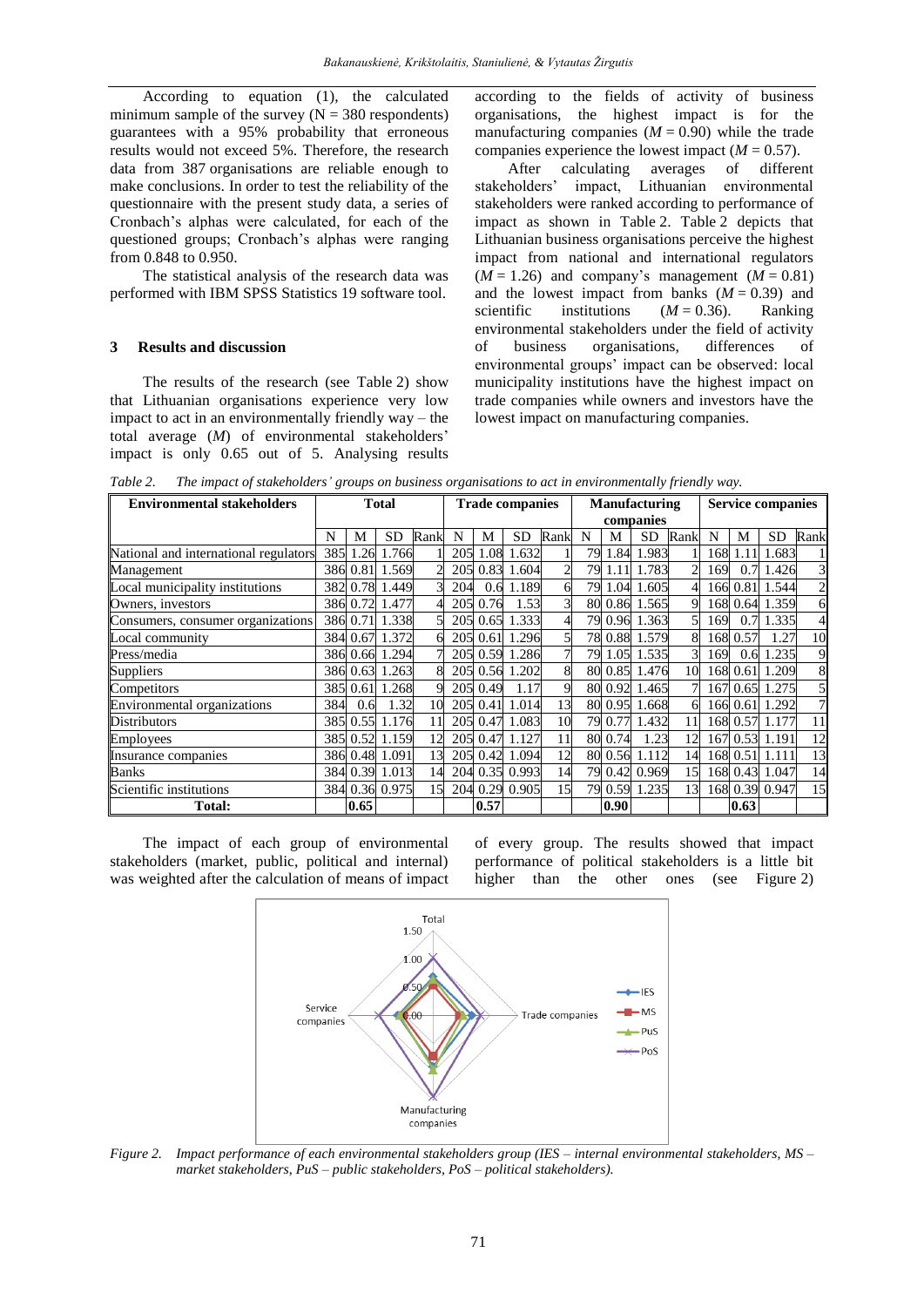The research showed that Lithuanian environmental stakeholders mostly use economical  $(0.68 \pm 1.05)$ , moral  $(0.59 \pm 0.98)$  and legal  $(0.54 \pm 0.99)$  means of impact while publicity in the media is used rarely  $(0.37 \pm 0.80)$  (see Figure 3). This conclusion is quite interesting taking into account the data that market stakeholders are not the strongest ones exerting impact on organisations to act in an environmentally friendly way.



*Figure 3. Types of environmental stakeholders' pressure.*

According to this study, Lithuanian business organisations use various strategies to deal with environmental stakeholders' impact (see Table 3). Efforts to maintain good relations with stakeholders and striving for dialogue and partnership with stakeholders are most commonly used (62.8% and 58.1% of investigated organisations used these

strategies). Only one fourth of organisations strive to influence stakeholders for achieving company's goals and put efforts to change the cooperation manner with stakeholders towards company's interests. Strategies that lead to cooperation relations with stakeholders are used much more than strategies that help to control stakeholders.

| Type of relations with stakeholders                           | Usage, $%$ (of | <b>Usage by</b> | <b>Usage by</b>           | <b>Usage by</b> |
|---------------------------------------------------------------|----------------|-----------------|---------------------------|-----------------|
|                                                               | valid)         | trade           | manufacturing             | service         |
|                                                               |                | companies, %    | companies, % companies, % |                 |
| <b>Cooperation relations</b>                                  |                |                 |                           |                 |
| Efforts to maintain good relations with stakeholders          | 62.8           | 57.1            | 72.5                      | 65.7            |
| Striving to dialog and partnership with stakeholders          | 58.1           | 51.7            | 67.5                      | 59.2            |
| Efforts to find mutual benefits and cooperation possibilities | 48.6           | 45.5            | 58.8                      | 50.3            |
| with stakeholders                                             |                |                 |                           |                 |
| Consulting with stakeholders                                  | 39.3           | 35.6            | 48.8                      | 39.6            |
| Discussion with stakeholders trying to conform interests of   | 33.7           | 29.8            | 40.0                      | 32.5            |
| various stakeholders                                          |                |                 |                           |                 |
| <b>Attempts to control stakeholders</b>                       |                |                 |                           |                 |
| Efforts to avoid stakeholder's impact                         | 33.3           | 30.7            | 41.3                      | 32.5            |
| Defence from stakeholder's impact                             | 30.0           | 25.4            | 36.3                      | 34.3            |
| Striving to influence stakeholders for achieving company's    | 25.6           | 23.9            | 36.3                      | 23.1            |
| goals                                                         |                |                 |                           |                 |
| Efforts to change cooperation manner with stakeholders        | 23.5           | 26.8            | 25.0                      | 20.7            |
| towards company's interests                                   |                |                 |                           |                 |
| Other relations                                               | 0.3            | 0.5             | 1.3                       | 0.0             |

*Table 3. Type of relations with stakeholders.*

The chosen research framework revealed that business organisations in Lithuania, although do not perceive considerable pressure, still carry out some actions related to stakeholders' impact. The results of the research show the range of actions taken (fully or partially) by Lithuanian business organisations under the pressure of environmental stakeholders over the last few years (see Table 4). However, correlations with organisations' activity fields reveal differences among actions taken. The comparison shows that the most popular action is the *training of employees*, but *decisions made under the impact of stakeholders* and *rejection of some customers* are rather chosen by trade

companies than others. *Monitoring of company activities not to be harmful for stakeholders* and *solving of problems posing risk for business continuity* are more popular in service companies, but they perform *changes in a long-term strategy* less often that other groups. Manufacturing enterprises make *technological changes* more often and less often do *changes in their business plans*. *Budget changes*, *implementation of special projects*, *additional allocation of resources for PR*, *development of strategy for a shorter term*, *cancelling of relations with some of the suppliers* are used with minor differences very rarely in various companies' groups.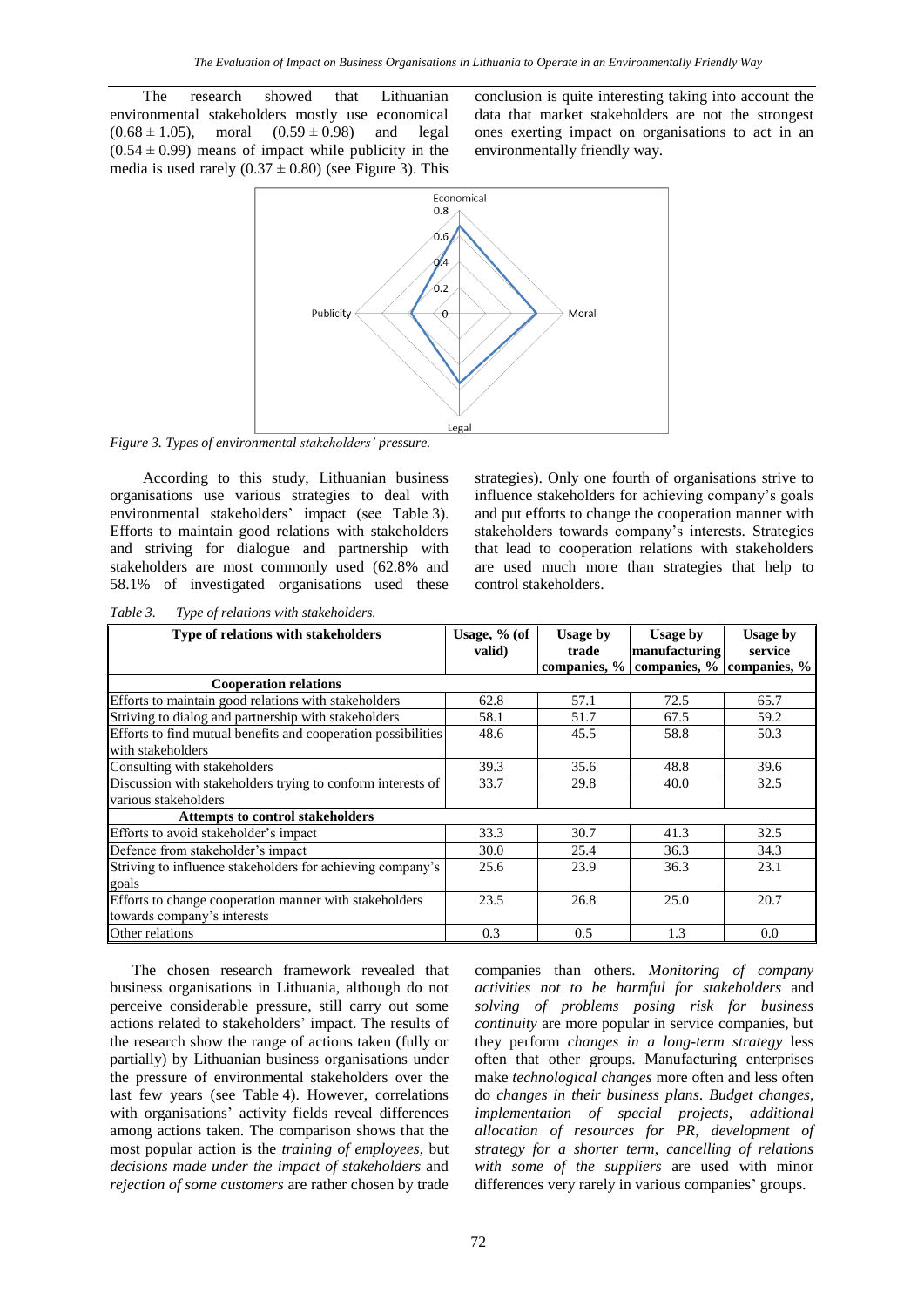|                                                         | Rank by frequency of answers, % (valid) |              |                     |                |  |  |  |  |  |  |
|---------------------------------------------------------|-----------------------------------------|--------------|---------------------|----------------|--|--|--|--|--|--|
| <b>Actions taken</b>                                    | <b>Total</b>                            | <b>Trade</b> | <b>Manufacturin</b> | <b>Service</b> |  |  |  |  |  |  |
|                                                         |                                         | companies    | g companies         | companies      |  |  |  |  |  |  |
| Employee training                                       | 1.56.8                                  | 1.54.6       | 1.51.3              | 1.57.7         |  |  |  |  |  |  |
| Decisions made under impact of stakeholders             | 2.60.9                                  | 2.55.1       | 5.61.5              | 4.67.3         |  |  |  |  |  |  |
| Actions ensuring satisfaction of company results by     | 3.62.2                                  | 3.59.5       | 2.55.8              | $2-3.66.1$     |  |  |  |  |  |  |
| owners and stakeholders as well                         |                                         |              |                     |                |  |  |  |  |  |  |
| Monitoring of company activities not to be harmful for  | 4.63.1                                  | 5.61.0       | 4.59.5              | $2-3.66.1$     |  |  |  |  |  |  |
| stakeholders                                            |                                         |              |                     |                |  |  |  |  |  |  |
| <b>Budget changes</b>                                   | 5.65.3                                  | 4.60.5       | 7.66.2              | 7.70.2         |  |  |  |  |  |  |
| Technological changes / changes in service providing    | 6.65.8                                  | 6.62.4       | 3.57.7              | 6.69.5         |  |  |  |  |  |  |
| Implementation of special projects                      | 7.66.5                                  | 10.64.7      | 6.64.9              | 5.68.5         |  |  |  |  |  |  |
| Changes in business plan                                | 8.67.5                                  | 7.62.7       | 11.74.0             | 8.71.4         |  |  |  |  |  |  |
| Changes in long-term strategy                           | 9.69.5                                  | 9.64.4       | 9-10.72.7           | 12.75.6        |  |  |  |  |  |  |
| Additional appointment of resources for PR              | 10.70.1                                 | 8.64.2       | 9-10.72.7           | 13.76.8        |  |  |  |  |  |  |
| Development of strategy for shorter term                | 11.70.3                                 | 11.67.3      | 13-14.75.3          | 9.72.6         |  |  |  |  |  |  |
| Cancelling of relations with some of suppliers          | 12.71.8                                 | 14.69.3      | 8.67.5              | 10-11.75.0     |  |  |  |  |  |  |
| Solving of problems making risk for business continuity | 13.72.0                                 | 13.68.8      | 12.75.0             | 10-11.75.0     |  |  |  |  |  |  |
| Rejection of some customers                             | 14.72.4                                 | 12.67.8      | 13-14.75.3          | 14.78.0        |  |  |  |  |  |  |

*Table 4. Organisations' actions taken under the pressure of environmental stakeholders.*

*Note: The actions ranked by non-use frequency over the past 2 years, which is an indication that an organisation recognises that it has taken such action, at least in part.*

The reason why Lithuanian organisations are not active in environmental management can be disclosed by respondents' evaluations how environmental

actions influence various organisational indicators and fields (see Table 5).

*Table 5. Consequences of environmental actions of business organisations.*

|                                         | <b>Total</b> |                  |           | <b>Trade companies</b> |     |           | Manufacturing |                |    |                     | <b>Service companies</b> |             |     |                  |           |      |
|-----------------------------------------|--------------|------------------|-----------|------------------------|-----|-----------|---------------|----------------|----|---------------------|--------------------------|-------------|-----|------------------|-----------|------|
|                                         |              |                  |           |                        |     |           |               | companies      |    |                     |                          |             |     |                  |           |      |
| <b>Field of impact</b>                  | N            | M                | <b>SD</b> | Rank                   | N   | М         | <b>SD</b>     | <b>Rank</b>    | N  | M                   | <b>SD</b>                | <b>Rank</b> | N   | M                | <b>SD</b> | Rank |
| Company image                           | 381          | $3.24 \mid 0.81$ |           |                        | 204 | 3.21      | 0.80          |                | 78 | $3.42 \, 0.93$      |                          |             | 166 | $3.23 \mid 0.70$ |           |      |
| Product image                           | 383          | $3.19 \, 0.83$   |           | 2                      | 205 |           | 3.20 0.84     | $\overline{c}$ | 78 | 3.29 0.88           |                          | 3           | 167 | 3.18 0.75        |           | 2    |
| Confidence of regulation<br>authorities |              | 384 3.15 0.85    |           | 3                      | 204 |           | 3.09 0.89     | 3              | 79 | 3.37 0.99           |                          | 2           | 168 | $3.12 \, 0.74$   |           | 4    |
| Satisfaction of owners                  | 384          | 3.09 0.85        |           | 4                      | 205 | 3.07 0.83 |               | 4              | 79 | 3.24 0.87           |                          | 5           | 167 | 3.07 0.82        |           | 5    |
| Competitiveness                         | 384          | 3.08 0.79        |           | 5                      | 205 | 3.07      | 0.77          | 5              | 79 | $3.25 \, 0.90$      |                          | 4           | 167 | 2.99 0.74        |           | 9    |
| Satisfaction of management              | 382          | 3.06 0.89        |           | 6                      | 205 | 3.01      | 0.93          | 6              | 77 | $3.09 \mid 0.93$    |                          | 7           | 167 | 3.14 0.78        |           | 3    |
| Development possibilities               | 383          | 3.01             | 0.76      | 7                      | 205 | 2.97      | 0.76          | 9              | 78 | 3.13 0.78           |                          | 6           | 167 | $3.02 \, 0.66$   |           | 6    |
| Increase of productivity                | 385          | $3.00\,0.76$     |           | 8                      | 205 |           | 2.99 0.79     | 7              | 79 | $3.05 \,   \, 0.73$ |                          | 8           | 168 | 3.01 0.66        |           |      |
| Cost saving                             | 383          | 2.97             | 0.81      | 9                      | 205 | 2.94 0.77 |               | 10             | 79 | 3.01 0.91           |                          | 10          | 166 | 2.94 0.76        |           | 11   |
| Long-term profit                        | 382          | 2.97             | 0.82      | 10                     | 205 | 2.94 0.81 |               | 11             | 77 | 2.95 0.86           |                          | 12          | 167 | 3.00 0.72        |           | 8    |
| Market share                            | 385          | 2.96 0.70        |           | 11                     | 205 |           | 2.99 0.65     | 8              | 79 | 3.03 0.80           |                          | 9           | 168 | $2.93 \, 0.63$   |           | 12   |
| Amount of sales                         | 382          | 2.93 0.86        |           | 12                     | 205 |           | 2.89 0.92     | 12             | 77 | 2.99 0.97           |                          | 11          | 167 | 2.99 0.71        |           | 10   |
| Short-term profit                       | 383          | 2.80 0.83        |           | 13                     | 204 | 2.80 0.83 |               | 13             | 78 | 2.81 0.90           |                          | 13          | 168 | 2.87 0.77        |           | 13   |

As presented in Table 5, corporate environmental actions in the total influence (out of 5) are as follows: company image (3.24), product/service image (3.19), confidence of regulation authorities (3.15), satisfaction of owners (3.09), competitiveness (3.08), satisfaction of management (3.06), development possibilities (3.01), increase in productivity (3.00), cost saving (2.97), long-term profit (2.97), market share (2.96), amount of sales (2.93), short-term profit (2.80). The differences of approaches noted when evaluating the influence for environmental actions according to various groups of companies after the data analysis are as follows: the influence on competitiveness is small for service companies; the influence on satisfaction of management, long-term profit, and the amount of sales is higher for service companies; the influence on development possibilities is lower for manufacturing

companies while market share is under bigger influence for trade and manufacturing companies.

Previous studies in this area in Lithuania (Čepinskis et al., 2001) and the EU countries (Baumast, 2000) revealed a stronger involvement of environmental stakeholders' groups and their impact on business organisations to operate in environmentally friendly way. Such results could be explained by differences in samples for research. They would also lead to considerations that when an organisation is unattractive for environmental stakeholders' groups, the interaction between the organisation and these groups might be insufficient. Then existing management models, taking into account the impact of environmental stakeholders' groups, become inefficient. Therefore, it is necessary to develop more effective patterns and methods for involving and employing environmental stakeholders' groups in such context. It could also be important to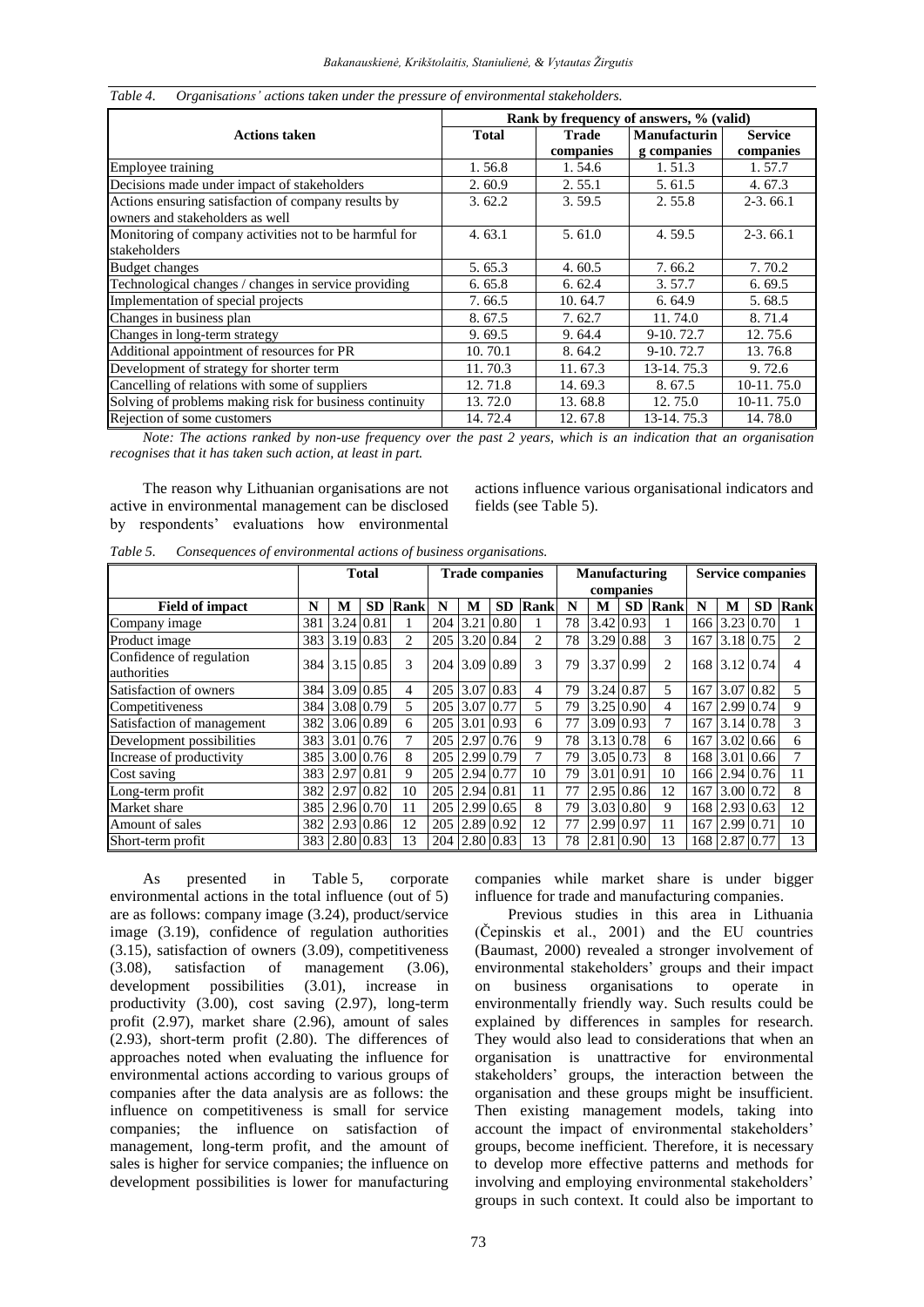create smart (i.e. open and inclusive) organisation management model which would be oriented not to a strategic response to stakeholders, but to enlist cooperating and acquiring features that are attractive to them.

## **4 Conclusions**

All stakeholders can be divided into internal (management, workers, owners, etc.), market (customers, competitors, banks, etc.), public (local community, the media, NGOs, etc.) and political (municipality, supervisory authorities, etc.) groups. Stakeholders' impact on organisations could be evaluated interviewing decision-makers of business organisations with the help of specific methodology based on logical examination of precondition, means and consequences. The research sample of 387 organisations guarantees with a 95% probability that the erroneous results would not exceed 5%. Cronbach's alphas for the questioned groups were ranging from 0.844 up to 0.950. Therefore, the research is reliable enough to make conclusions by evaluating the impact on business organisations in Lithuania to operate in an environmentally friendly way.

Environmental stakeholders are one of the main driving forces exerting impact on business organisations to deal with environmental issues and to operate in an environmentally friendly way. In spite of that, the evaluated impact performance of all of them is very low. Results of the empirical investigation reveal that the overall environmental situation in Lithuania seems to be not at the appropriate level regardless growing attention to environmental issues in scientific literature and mass media. National and international regulators seem to be making the strongest impact; management, local municipality institutions, owners and investors, consumers and consumer organisations should be named as quite strong ones as well but only comparing to other ones. Thus, Lithuanian business organisations do not take up remarkable challenges to act in an environmentally friendly way. Ranking environmental stakeholders under the field of activity of business organisations, the following differences of environmental groups' impact can be observed: local municipality institutions have the highest impact on trade companies while owners and investors have the lowest impact on manufacturing companies. The level of environmental impact by company's management suggests that still there is insignificant amount of managers, who, on their own initiative, decide to act in an environmentally friendly way in Lithuania. Public stakeholders' activeness level shows that environmental challenges are not important to society, its institutions, and to the mass media as well. Lithuanian environmental stakeholders mostly use economic, moral and legal means of impact while publicity in the media as a means of impact is used rarely. Manufacturing companies are influenced by all

types of impact more often than trade or service companies.

Organisations can use two main strategy groups to deal with environmental stakeholders' impact: cooperation with stakeholders or attempting to control stakeholders. Efforts to maintain good relations with stakeholders and striving for dialogue and partnership with stakeholders are most commonly used. Only some of organisations strive to influence stakeholders for achieving company's goals and put efforts to change cooperation manner with stakeholders towards company interests. Strategies that lead to cooperation relations with stakeholders are used much more than strategies which help to control stakeholders. Dealing with environmental stakeholders' impact on business organisations in Lithuania, attempts to behave as an adaptive open system and the use of various forms of cooperation trying to maintain good relations with stakeholders or to create dialogue partnership with stakeholders, or to find mutual benefits and cooperation possibilities with stakeholders are visible. They also use consulting or discussion with stakeholders. At the same time, some organisations still make attempts to avoid that impact of environmental stakeholders or to resist the impact. Trade companies, more frequently than other ones, take efforts to change the cooperation manner with stakeholders towards company's interests while service companies try to resist stakeholder's impact.

In spite of low environmental stakeholders' impact, Lithuanian business organisations sometimes take some actions leading to operation in environmentally friendly way. The most popular action is employee training, but decisions made under the impact of stakeholders and the rejection of some customers are rather chosen by trade companies than others. Monitoring of company activities not to be harmful for stakeholders and solving of problems posing risk for business continuity are more popular in service companies, but they perform changes in their long-term strategies less often that other groups. Manufacturing enterprises exercise technological changes more often, and less often make changes in business plans. Budget changes, implementation of special projects, additional allocation of resources for PR, development of strategy for a shorter term, cancelling of relations with some of suppliers are used with minor differences very rarely in various groups of companies.

The reason why Lithuanian organisations are not active in environmental management can be disclosed by respondents' evaluations how environmental actions influence various organisational indicators and fields. Company image, product/service image, confidence of regulation authorities, satisfaction of owners, competitiveness and satisfaction of management are the main fields where environmental actions taken make the greatest changes. These fields vary depending on the fields of activity of organisations: service companies are less subject to changes in competitiveness and more subject to changes in satisfaction of management, long-term profit, and the amount of sales; manufacturing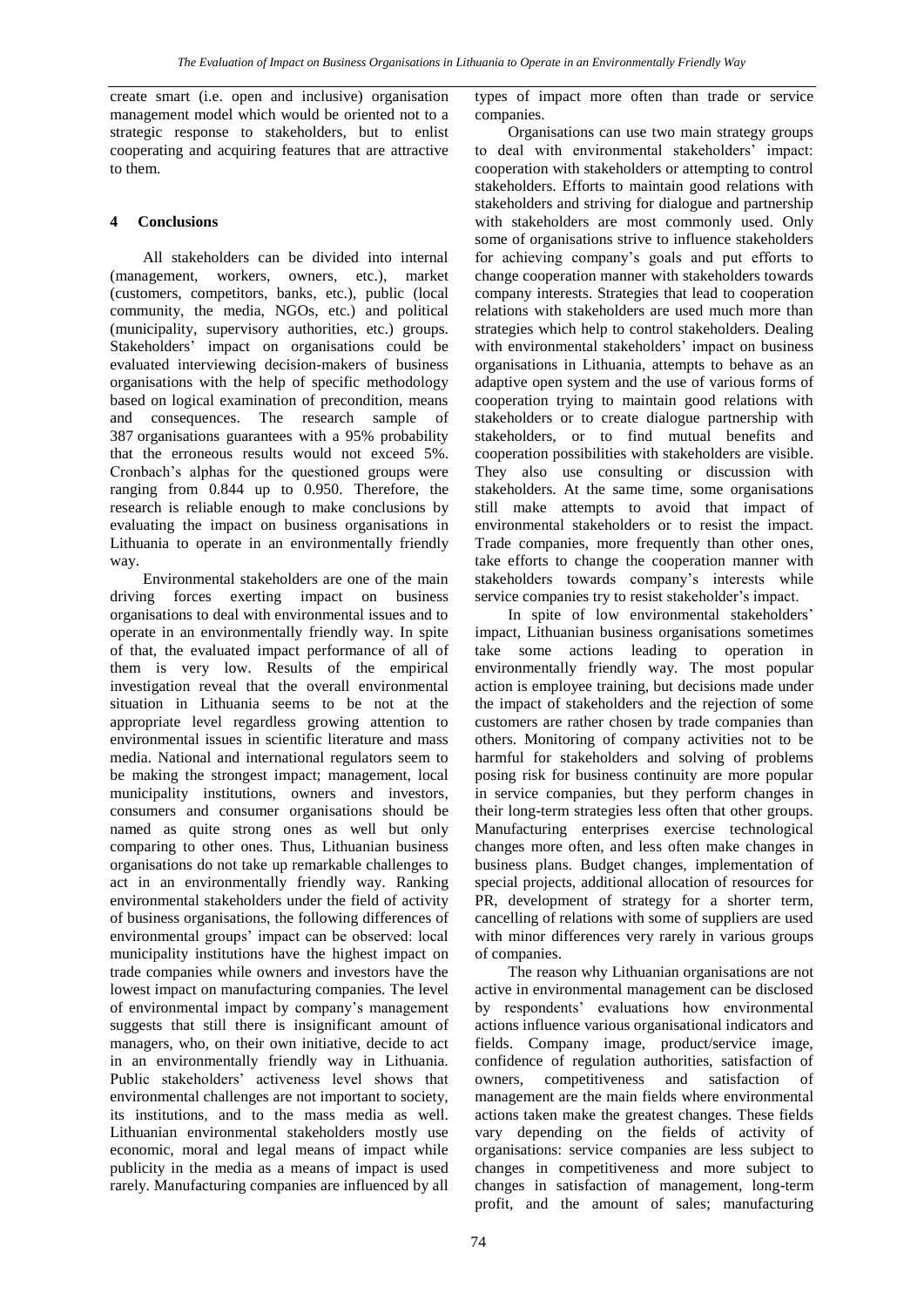companies are less subject to changes in development possibilities and more subject to changes in market share.

The results of the research provide information for managers, the community, and other stakeholders' groups on environmental management issues in Lithuania: about a lack of environmental management means and actions taken by business organisations – those taken are far from being sufficient for sustainable development of organisations – as business organisations do not feel any significant impact from environmental stakeholders to operate in environmentally friendly way.

### **References**

- Albertini, E. (2014). A descriptive analysis of environmental disclosure: a longitudinal study of French companies. *Journal of Business Ethics,* 121(2), 233-254. <http://dx.doi.org/10.1007/s10551-013-1698-y>
- Ates, M. A., Bloemhofb, J., van Raaija, M. A., & Wynstra, F. (2012). Proactive environmental strategy in a supply chain context: the mediating role of investments. *International Journal of Production Research,* 50(4), 1079–1095. [http://dx.doi.org/10.1080/00207543.2011.](http://dx.doi.org/10.1080/00207543.2011.555426) [555426](http://dx.doi.org/10.1080/00207543.2011.555426)
- Bagdonienė, D., Galbuogienė, A, & Paulavičienė, E. (2009). Darnios organizacijos koncepcijos formavimas visuotinės kokybės vadybos pagrindu [Formation of the conception of sustainable organization on the basis of total quality management]. *Economics and Management,* 14.
- Banerjee, S. B. (2001). Corporate environmental strategies and actions. *Management Decision,* 39(1), 36–44. <http://dx.doi.org/10.1108/EUM0000000005405>
- Baumast, A. (2000). Environmental Management in Europe. Results of the European Business Environmental Barometer (E.B.E.B.) 1997/98, IWOe Discussion Paper No. 79, St. Gallen, Switzerland: Insitute for Economy and the Environment at the University of St. Gallen (IWOe-HSG).
- Belz, F., & Strannegard, L. (1997). *International Business Environmental Barometer.* Oslo: Cappelen Akademisk Forlag.
- Ben-Ner, A., Kong, F., & Luis, St. (2012). Uncertainty, task environment, and organization design: an empirical investigation. *Journal of Economic Behavior and Organization,* 82(1), 281-313. [http://dx.doi.org/10.1016/](http://dx.doi.org/10.1016/j.jebo.2012.02.009) [j.jebo.2012.02.009](http://dx.doi.org/10.1016/j.jebo.2012.02.009)
- Cristmann, P. (2000). Effects of "best practices" of environmental management on cost advantage: the role of complementary assets. *Academy of Management Journal,* 43(4), 663-680. [http://dx.doi.org/10.2307/](http://dx.doi.org/10.2307/1556360) [1556360](http://dx.doi.org/10.2307/1556360)
- Čepinskis, J., [Pivoras,](http://www.lvb.lt/primo_library/libweb/action/search.do;jsessionid=78F63D5CDE9AFAF32955B6D672B317B7?vl(freeText0)=Pivoras%2c+Tomas+&vl(65583562UI0)=creator&vl(113832101UI1)=all_items&vl(1UIStartWith0)=exact&fn=search&tab=default_tab&mode=Basic&vid=KTU&scp.scps=scope%3a(KTU01)%2cscope%3a(KPI01)%2cscope%3a(KTU02)%2cscope%3a(LIDA)%2cscope%3a(OCL02)%2cscope%3a(OCL01)%2cscope%3a(ETDKTU)) & T., [Žirgutis, V.](http://www.lvb.lt/primo_library/libweb/action/search.do;jsessionid=78F63D5CDE9AFAF32955B6D672B317B7?vl(freeText0)=+%c5%bdirgutis%2c+Vytautas&vl(65583562UI0)=creator&vl(113832101UI1)=all_items&vl(1UIStartWith0)=exact&fn=search&tab=default_tab&mode=Basic&vid=KTU&scp.scps=scope%3a(KTU01)%2cscope%3a(KPI01)%2cscope%3a(KTU02)%2cscope%3a(LIDA)%2cscope%3a(OCL02)%2cscope%3a(OCL01)%2cscope%3a(ETDKTU)) (2001). Evaluation of environmental management in Lithuanian enterprises. *Environmental Research, Engineering and Management,* 3(17), 44-55.
- Day, G. S., & Schoemaker, P. J. H. (2005). Scanning the periphery. *Harvard Business Review*, 2005 November.
- Dollinger, M. J. (1984). [Environmental boundary spanning](http://scholar.google.com/citations?view_op=view_citation&hl=en&user=_cdrlUUAAAAJ&citation_for_view=_cdrlUUAAAAJ:9yKSN-GCB0IC)  [and information processing effects on organizational](http://scholar.google.com/citations?view_op=view_citation&hl=en&user=_cdrlUUAAAAJ&citation_for_view=_cdrlUUAAAAJ:9yKSN-GCB0IC)  [performance.](http://scholar.google.com/citations?view_op=view_citation&hl=en&user=_cdrlUUAAAAJ&citation_for_view=_cdrlUUAAAAJ:9yKSN-GCB0IC) *Academy of Management Journal,* 27(2), 351-368. <http://dx.doi.org/10.2307/255929>
- Elkington, J. (1994). Towards the sustainable corporation: win-win-win business strategies for sustainable

development. *[California Management Review,](javascript:__doLinkPostBack()* 36(2), 90-100. <http://dx.doi.org/10.2307/41165746>

- Goldstein, D. Hilliard, & R., Parker, V. (2011). Environmental performance and practice across sectors: methodology and preliminary results. *Journal of Cleaner Production,* 19(9-10), 946-957. <http://dx.doi.org/10.1016/j.jclepro.2010.12.012>
- Harrison, E. F. (1987). *The Managerial Decision-Making Process* (3rd ed.). Boston: Houghton Mifflin Company.
- Hart, S. L. (1995). A natural-resource-based view of the firm. *The Academy of Management Review,* 20(4), 986- 1014. <http://dx.doi.org/10.2307/258963>
- Yarahmadi, M., & Higgins, P. G. (2012). Motivations towards environmental innovation: A conceptual framework for multiparty cooperation. *European Journal of Innovation Management,* 15 (4), 400-420. <http://dx.doi.org/10.1108/14601061211272358>
- Yin, H., & Schmeidler, P. J. (2009). Why do standardized ISO 14001 environmental management systems lead to heterogeneous environmental outcomes? *Business Strategy and the Environment,* 18(7), 469-486. <http://dx.doi.org/10.1002/bse.629>
- Javidan, M. (1984). The impact of environmental uncertainty on long-range planning practices of the U.S. savings and loan industry. *Strategic Management Journal,* 5(4), 381-392. [http://dx.doi.org/10.1002/smj.](http://dx.doi.org/10.1002/smj.4250050407) [4250050407](http://dx.doi.org/10.1002/smj.4250050407)
- Jemison, D. B. (1984). The importance of boundary spanning roles in strategic decision making. *Journal of Management Studies,* 21, 131-152. [http://dx.doi.org/](http://dx.doi.org/10.1111/j.1467-6486.1984.tb00228.x) [10.1111/j.1467-6486.1984.tb00228.x](http://dx.doi.org/10.1111/j.1467-6486.1984.tb00228.x)
- Kast, F. E., & Rosenzweig, J. E. (1974). *Organizations and Management: a Systems Approach* (2nd ed). New York: McGraw-Hill.
- Kloviene, L., & Gimzauskiene, E. (2009). Performance measurement system changes according to organization's external and internal environment. *Economics and Management,* 14, 70-77.
- Lannelongue, G., Gonzalez-Benito, O., & Gonzalez-Benito, J. (2014). Environmental motivations: The pathway to complete environmental management. *[Journal of](javascript:__doLinkPostBack()  [Business Ethics,](javascript:__doLinkPostBack()* 124(1), 135-147. [http://dx.doi.org/](http://dx.doi.org/10.1007/s10551-013-1854-4) [10.1007/s10551-013-1854-4](http://dx.doi.org/10.1007/s10551-013-1854-4)
- Lenz, R. T., & Engledow, J. L. (1986). Environmental analysis: The applicability of current theory. *Strategic Management Journal,* 7(4), 329-346. [http://dx.doi.org/](http://dx.doi.org/10.1002/smj.4250070404) [10.1002/smj.4250070404](http://dx.doi.org/10.1002/smj.4250070404)
- Molin-Azorin, J. F., Claver-Cortes, E., Lopez-Gamero, M. D., & Tari, J. J. (2009). Green management and financial performance: A literature review. *Management Decision,* 47(7), 1080-1100. [http://dx.doi.org/10.1108/](http://dx.doi.org/10.1108/00251740910978313) [00251740910978313](http://dx.doi.org/10.1108/00251740910978313)
- Samson, D., & Daft, R. L. (2011). *Management.* Melbourne: Cengage Learning.
- Simon, H. A. (1960). *The new science of management decision.* New York: Harper and Row, p. 2. <http://dx.doi.org/10.1037/13978-000>
- [Šimanskienė, L.,](javascript:__doLinkPostBack() & [Paužuolienė, J.](javascript:__doLinkPostBack() (2011). Perception of sustainable development concept in organizations. *[Management Theory and](javascript:__doLinkPostBack() Studies for Rural Business and [Infrastructure](javascript:__doLinkPostBack() Development,* 26(2).
- Terreberry, Sh. (1968). The evolution of organizational environments. *Administrative Science Quarterly,* 12(4), 590-613. <http://dx.doi.org/10.2307/2391535>
- Vachon, S., & Klassen, R. D. (2007). Supply chain management and environmental technologies: the role of integration. *International Journal of Production Research,* 45(2), 401–423. [http://dx.doi.org/10.1080/](http://dx.doi.org/10.1080/00207540600597781) [00207540600597781](http://dx.doi.org/10.1080/00207540600597781)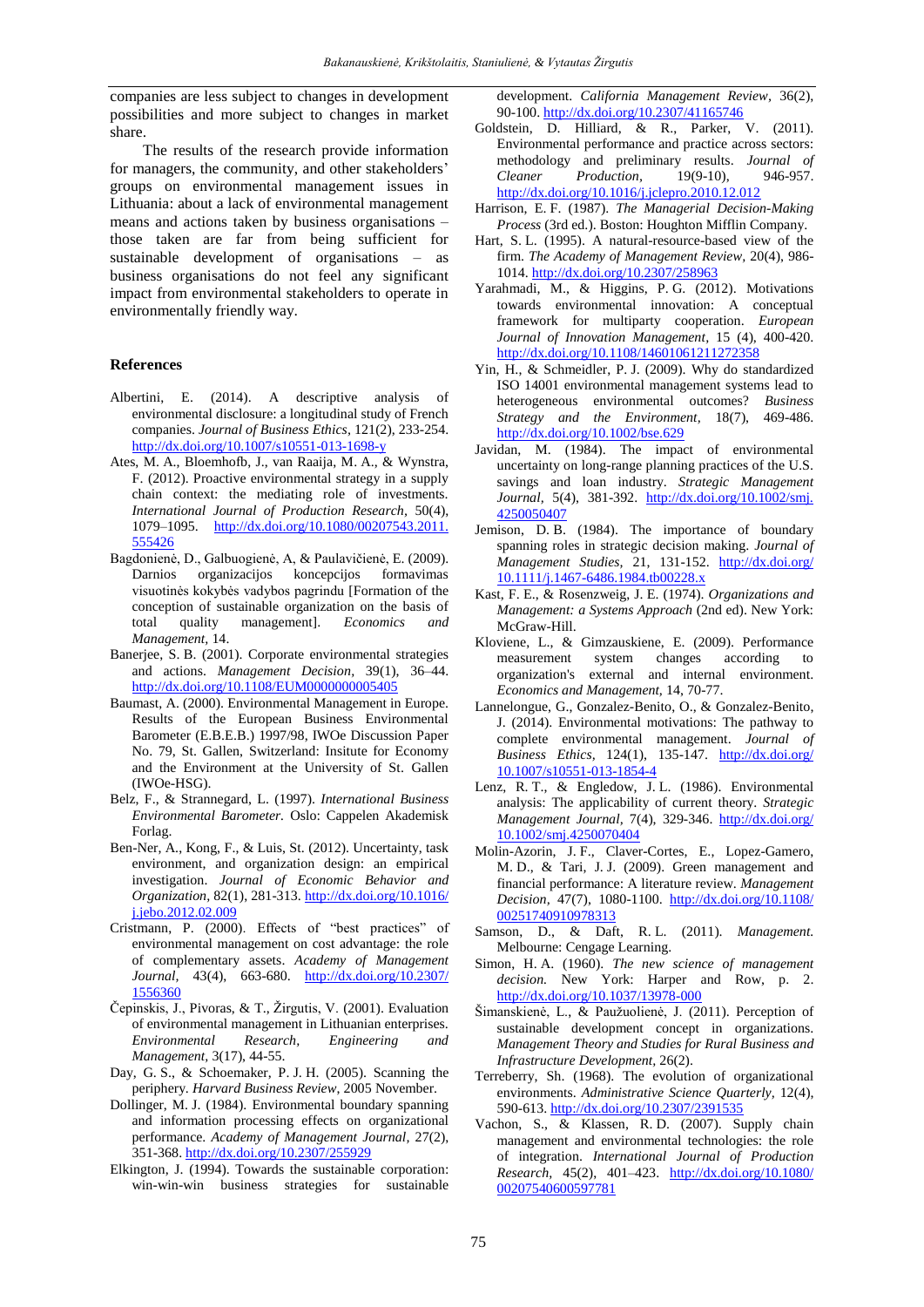- Wagner, S. M., & Boutellier, R. (2002). Capabilities for managing a portfolio of supplier relationships. *[Business](http://65.54.113.26/Journal/14270/business-horizons)  [Horizons,](http://65.54.113.26/Journal/14270/business-horizons)* 45(6), 79-88. [http://dx.doi.org/10.1016/](http://dx.doi.org/10.1016/S0007-6813(02)00263-X) [S0007-6813\(02\)00263-X](http://dx.doi.org/10.1016/S0007-6813(02)00263-X)
- Walker, H., Di Sisto, L., & Mcbain, D. (2008). Drivers and barriers to environmental supply chain management practices: Lessons from the public and private sectors. *Journal of Purchasing and Supply Management,* 14(1), 69–85. <http://dx.doi.org/10.1016/j.pursup.2008.01.007>
- Zdanyte, K., & Neverauskas, B. (2014). Ensuring of sustainable development for contemporary organizations development. *Economics and Management,* 19(1), 120-128. [http://dx.doi.org/10.5755/](http://dx.doi.org/10.5755/j01.em.19.1.5737) [j01.em.19.1.5737](http://dx.doi.org/10.5755/j01.em.19.1.5737)
- Zhu, Q., Sarkis, J., & Lai, K. (2008). Confirmation of a measurement model for green supply chain management practices implementation. *International Journal of Production Economics,* 111(2), 261–273. <http://dx.doi.org/10.1016/j.ijpe.2006.11.029>